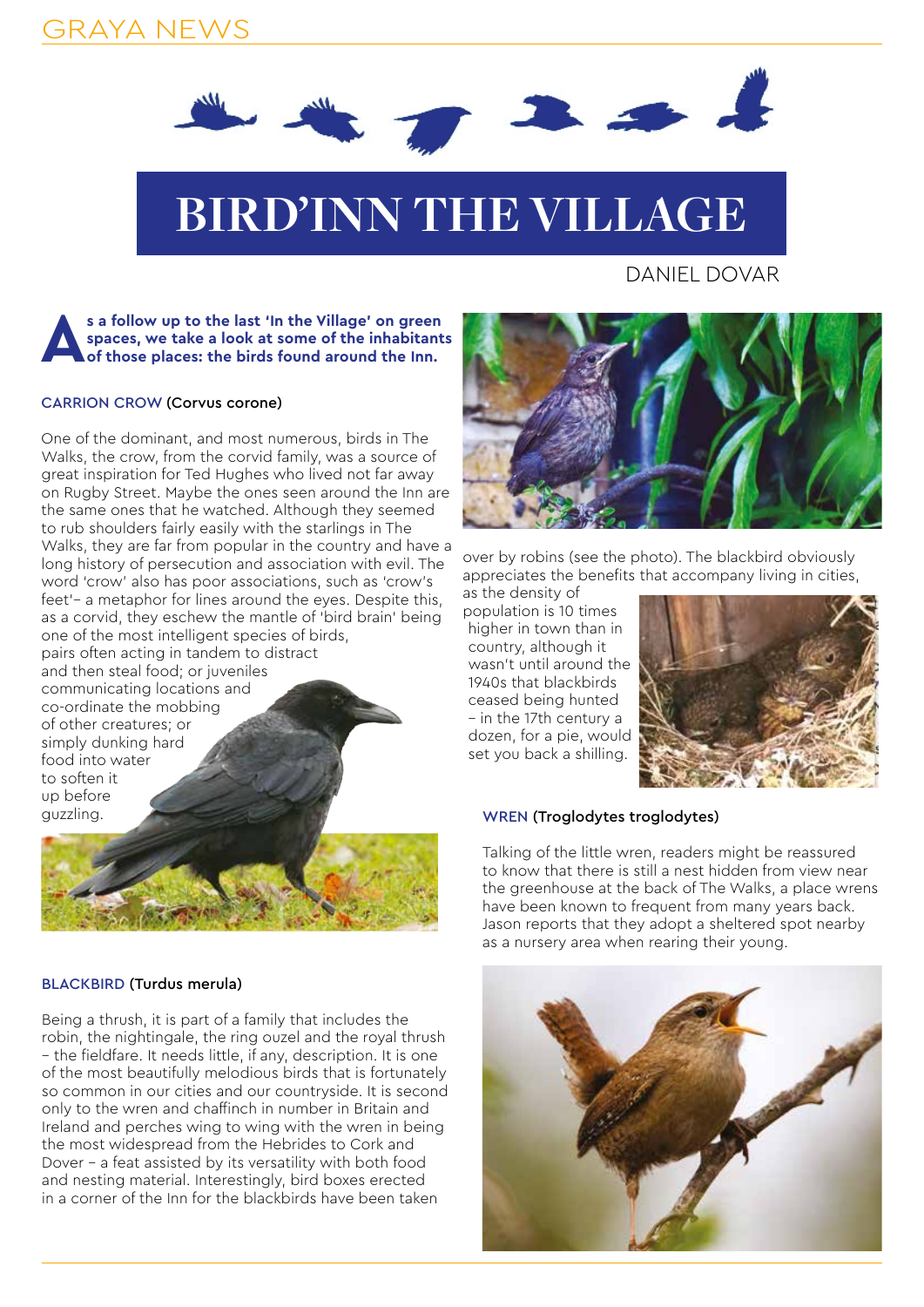#### PARAKEET (Psittacula krameri)

Another dominant bird in The Walks, this 'exotic' arrival has grown vastly in number over the years in London, and there are a variety of myths as to how it first took hold here – from Jimi Hendrix to Victorian pet zoo escapee. There has even been a Radio 4 programme dedicated to their arrival on these shores. They are regarded as a pest in their native India (if you look closely at the films *Ghandi* and *A Passage to India* you will see they play the part of subtle extras) and over here – they are installed at Gray's Inn in a hole in one of the huge plane trees near the greenhouse – they are a threat to smaller birds, taking all the fruit. Without any obvious presence of a predator (it is some time since sparrow



hawks were seen), one fears for the impact they might eventually have on our native bird population.

#### HOUSE SPARROW (Passer domesticus)

The fact that they were so much part of our daily lives is reflected in the fact that the name is almost 1500 years old, from the old English 'Sparwa'. They also have a reputation for lechery – a characteristic not lost on either Chaucer or Shakespeare.

This may have been partly the explanation why they were considered to be so much a pest that around the country sparrow clubs sprang up, providing medals

and honours for those who presented the most sparrow beaks in a year. More recently, though, their rapid and shocking decline led to numerous campaigns to protect them and also to reflect on the fact that they have rubbed shoulders with us for thousands of years.

#### STARLING (Sturnus vulgaris)

Almost the opposite of the blackbird, the starling has been said to emit 'a weird array of ecstatic noises that pass for a song' or a 'lively rambling medley of throaty warbling, chirruping, clicking, and gurgling sounds interspersed with musical whistles and pervaded by a peculiar creaky quality' (*Birds Britannica*, Cocker and Mabey and Tucker). They are also great mimics, even of humans. In days gone by, they were popular pets: listen out for its influence in Mozart's Piano Concerto in G Major, K453. They used to mass in their thousands in London; so that, in 1949, they managed to stop the hands of Big Ben by collective perching – a sort of modern day XR. Introduced to the United States by a man who wanted all the birds of Shakespeare to be resident across the pond, apparently their immense body mass now plays havoc with airline jet engines on take off.



#### COMMON WOOD PIGEON (Columba palumbus)

Possibly the clumsiest of all birds, often heard almost tumbling and flapping out of trees, the wood pigeon does have a handsome appearance and a charming call 'who cooks for-you-oh' (although sometimes a little too early in the morning). What it lacks in grace when in trees, it more than makes up for in the air, with its lilting swoop through the skies. Surprisingly, it is more common than the rock dove (on which, more below). They are fairly unphased by the human population, and are frequently seen 'waddling' about the Inn – presumably in the hope of finding a morsel of food.